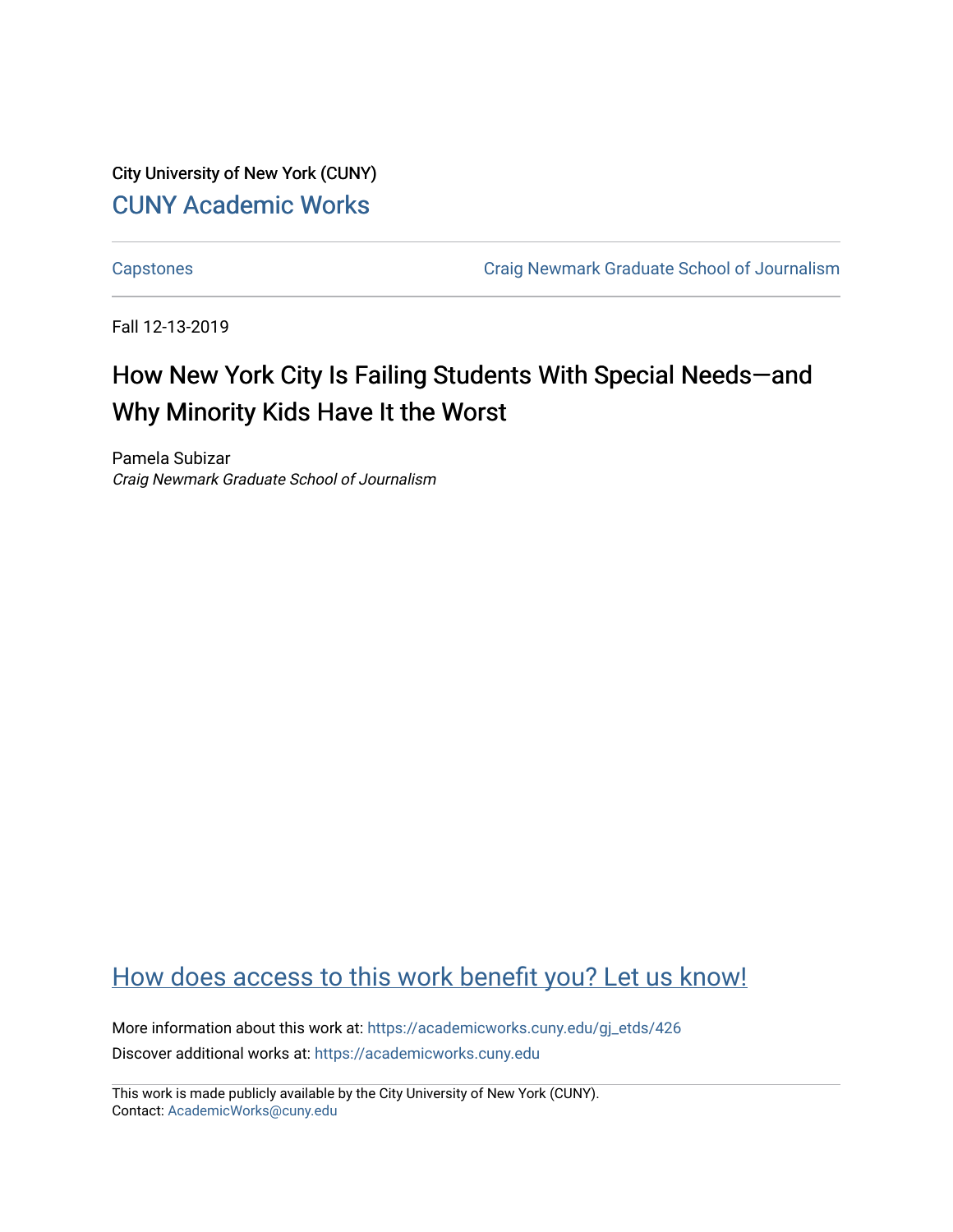### ENGLISH REPORT

# SPECIAL EDUCATION - A BROKEN SYSTEM

# How New York City Is Failing Students With Special Needs—and Why Minority Kids Have It the Worst

DECEMBER 2019 • By Pamela Subizar

Lenny Garcia's 16-year-old son had his first evaluation for special education services when he was in pre-kindergarten. "The nightmare we've lived through during this whole process – I wouldn't wish it upon anyone," Garcia says.

García, an Ecuadorian immigrant who lives in Sunset Park, Brooklyn, says her son Elias was first diagnosed with emotional disturbance, but she knew there was something else. After years of pushing for further evaluations and consulting physicians, he was found to be suffering from dysgraphia, a learning disability that affects writing; visual-spatial deficits; and executive function disorder. Garcia says Elias also has PTSD after being bullied for his condition. To secure the services and specific class accommodations he needs, the family filed several complaints against the city Department of Education (DOE) and has spent thousands of dollars on evaluations and legal fees. But there is also the personal hardship of dealing with the bureaucracy. "It is tiresome," says Garcia. "It is frustrating. It is a struggle."

Garcia is one of thousands of New York City parents who have sacrificed savings and time fighting for special education services. Under federal law, children are guaranteed free, appropriate education, but [New York State reports](https://assets.documentcloud.org/documents/6025929/NYCDOE-Compliance-Assurance-Plan-May-2019.pdf) have found failures at every level of local special education systems, and complaints filed against the city have multiplied [in the](https://thecity.nyc/2019/05/complaints-by-parents-of-special-education-students-surge.html) [last few years](https://thecity.nyc/2019/05/complaints-by-parents-of-special-education-students-surge.html). Despite some improvements by the city in recent years, initial evaluations are still delayed and mandated services go unprovided. [According to the DOE's latest](https://infohub.nyced.org/docs/default-source/default-document-library/annual-special-education-data-report-sy18-1960b79998ec27487584b9fedec3fac29c.pdf) [report,](https://infohub.nyced.org/docs/default-source/default-document-library/annual-special-education-data-report-sy18-1960b79998ec27487584b9fedec3fac29c.pdf) for the 2018-19 school year, nearly 16% of students with Individualized Education Programs (IEPs) didn't receive all of their required services and 2% –more than 3,500 students– received none whatsoever. The DOE did not respond to multiple emails and phone calls during this investigation to comment on its plans to improve its services and to meet specific needs for parents from minority communities.

Latino students with special needs depend on these public services the most: 5 out of every 10 students with IEPs in New York City public schools are Hispanic and three are black,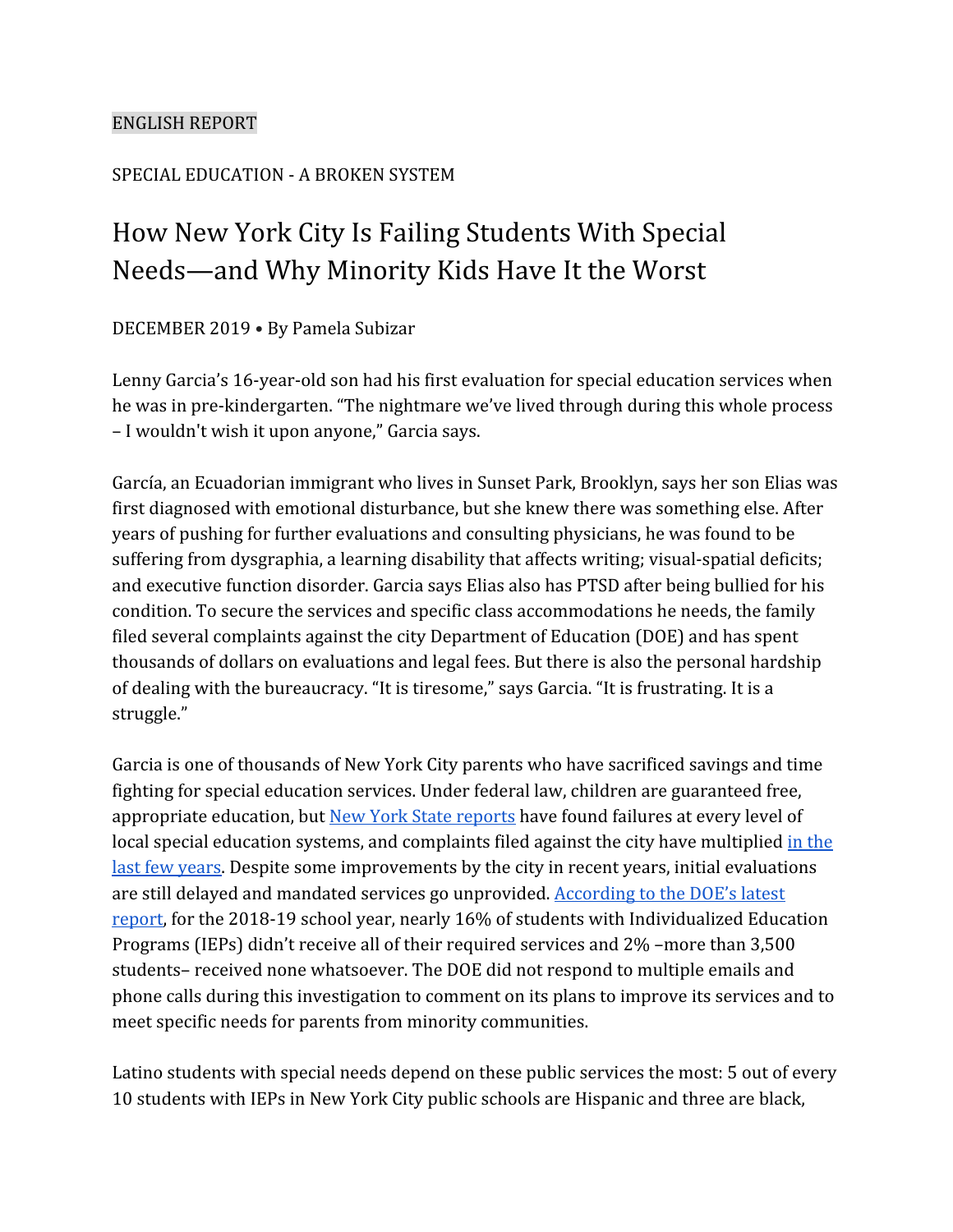[according to city data.](https://infohub.nyced.org/docs/default-source/default-document-library/annual-special-education-data-report-sy18-1960b79998ec27487584b9fedec3fac29c.pdf) The proportions don't match the racial and ethnic distribution in the city. Latino kids account for nearly 36% of New Yorkers 5 to 19 years old, according to recent city estimates, but they represent half of the special education population.

In addition, experts from organizations like IncludeNYC and Sinergia, which help families with children with disabilities in New York, agree that the language barrier makes it harder for Hispanic parents to deal with the special education system—[notoriously complex and](https://www.nytimes.com/2018/10/05/nyregion/how-special-education-is-failing-tj-and-many-children-like-him.html) [hard to navigate](https://www.nytimes.com/2018/10/05/nyregion/how-special-education-is-failing-tj-and-many-children-like-him.html). Parents reportedly lack access to translation and interpretation services, making them unable to communicate with educators and help their kids in their learning process. In Sunset Park, a low-income immigrant neighborhood, nearly half the population speak English less than very well, according to [census data](https://popfactfinder.planning.nyc.gov/profile/1088/social). At the same time, children with disabilities are usually sent to schools outside their community because of the lack of special education services in Sunset Park, parents complain. Then it's even harder for the families to participate actively in their kids' education.

These are some reasons Visión Futuro, a community group of more than 30 mothers of children with special needs, formed in the neighborhood last year. The initiative came from [Laura Espinoza,](https://medium.com/eldeadline/laura-espinoza-la-mam%C3%A1-hispana-que-est%C3%A1-cambiando-la-educaci%C3%B3n-especial-palabra-por-palabra-fc758eb275db) an Ecuadorian mother and activist with three children who have gone through the special education system. [\(Read her story here in Spanish](https://medium.com/eldeadline/laura-espinoza-la-mam%C3%A1-hispana-que-est%C3%A1-cambiando-la-educaci%C3%B3n-especial-palabra-por-palabra-fc758eb275db).) Since 2018, Visión Futuro has guided parents through the complex process of requesting and getting services and has fought for more resources for the community.

The stories of these Latino families in Sunset Park are an example of how the city is failing to provide special education services to minority students and the consequences of that failure. Their achievements may show a path to improving the lives of Latino children with special needs in the city.

### **1. A FIGHT AGAINST TIME**

The 2019 ["Compliance Assurance Plan"](https://assets.documentcloud.org/documents/6025929/NYCDOE-Compliance-Assurance-Plan-May-2019.pdf) from the state Education Department details how the city fails to provide free, appropriate public education to students with special needs in violation of federal laws. The report found failures to complete evaluations on time, to transition children effectively from early intervention services to preschool, and to provide services and programs as required. These issues are not new. The report highlights that the DOE has not met the requirements of the Individuals with Disabilities Education Act ([IDEA](https://sites.ed.gov/idea/)) in full for 13 years.

The city has made improvements. The percentage of students receiving their recommended special education programs in full increased to 84.3% in the 2018-19 school year, from 78.4% the previous year, according to [the city's annual report](https://infohub.nyced.org/docs/default-source/default-document-library/annual-special-education-data-report-sy18-1960b79998ec27487584b9fedec3fac29c.pdf). The DOE has also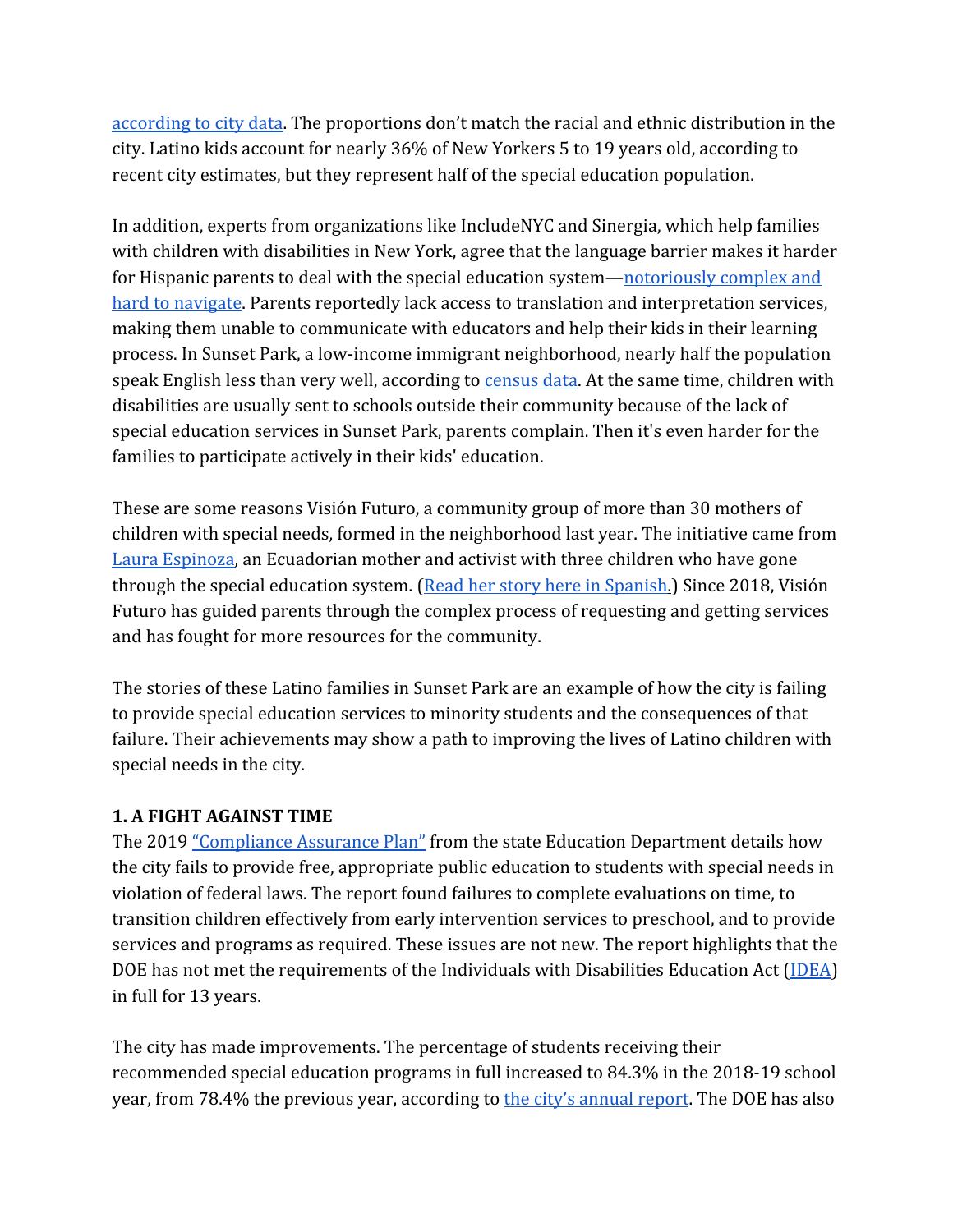launched measures to improve monitoring of schools and expanded programs. Mayor Bill de Blasio proposed adding \$33 million to the fiscal 2020 special education budget for hiring additional staff. However, advocates, parents and experts say the policies have not been aggressive enough. Many say a systemic change is needed, more resources should be assigned and procedures need to be reviewed.

[Early intervention has been shown](https://www.sri.com/publication/national-early-intervention-longitudinal-study-neils-final-report) to improve children's developmental, social and educational gains. But for many in New York, initial evaluations and mandatory services are repeatedly delayed, if provided at all. "Unfortunately, it is a huge game—a time management game," says García. Parents and caregivers have to learn to navigate a system known for its bureaucratic complexity to fight for their kids' rights. "The longer you wait on them, the less time your child has in the school system to get the help that they need," explains the mother.

All students who need special education services must be evaluated and then receive their IEPs, documents that contain information about their strengths, needs and educational program. According to the latest official report on special education, in the 2018-19 school year the city failed to meet the 60-day timeline for evaluating students in a third of cases —a total of 4,220 students. Asian and Latino kids had a higher proportion of delays: over 30% of them weren't evaluated on time. In addition, 3,265 children referred for special education evaluation hadn't been screened at all by the end of the academic year.

In addition, evaluations conducted by the city don't include specific diagnoses, leading some conditions' going undetected. So kids might not get the help they need, as in García's case. Only after a series of evaluations with private providers, including a neuropsychological one, all paid out of the family's pocket, did they learn that Elias suffered from visual-spatial deficits and executive function disorder. Then they had to file a complaint to ensure that he was assigned the right academic setting.

Families have increasingly challenged the DOE's decisions to guarantee that their kids receive mandatory services and the most inclusive school setting. Complaints filed against the city more than doubled from 2014 to 2019 , according to [a state-commissioned report](https://www.documentcloud.org/documents/6025928-External-Review-of-the-New-York-City-Impartial.html) obtained by the nonprofit news site **The City**. The report, published in February, says that some in the education field attribute the hike to an increase in parents seeking reimbursement for private school tuition when the public school system cannot meet their children's needs.

Since the federal government allocates funds to state and local educational agencies, parents and organizations can take civil rights actions to federal courts, and they have done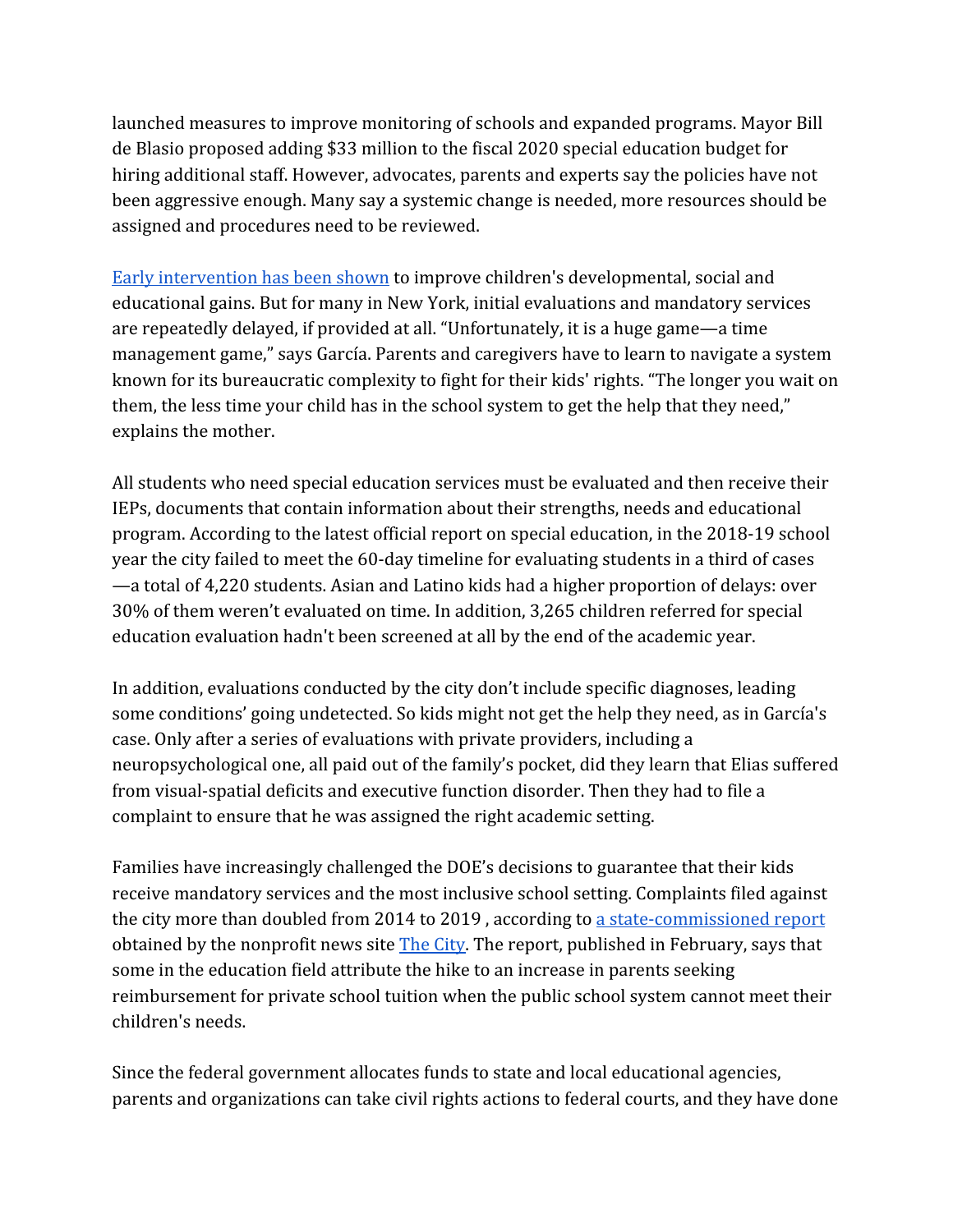so. In recent years, most civil filings against the DOE at the federal level have been related to special education services and programs, according to [data from Syracuse University's](https://tracfed.syr.edu/) [TRAC research center](https://tracfed.syr.edu/). In the U.S. District Court for the Southern District of New York, for example, complaints increased tenfold between 2016 and 2018.

But not all families can hire lawyers or pay for private or better services on their own, especially those from minorities and low-income communities. In neighborhoods like Sunset Park, where more than [11,000 children live below the poverty line](https://popfactfinder.planning.nyc.gov/profile/1088/economic), many families can't afford to fight for the education required by law and sue the state. "We shouldn't have to hire a lawyer," says Garcia, who has lived in Sunset Park for 20 years.

García has participated in many groups and initiatives and helped other mothers going through similar challenges. She has always recommended that they do research, educate themselves and become advocates for their kids. "Don't take what they say as a fact; challenge it," she says. "Get one opinion, get two opinions, get three opinions, get five if your gut instinct is to get five."

She describes a tiresome and frustrating fight to get services that should be guaranteed. "But when I see my son today from where he was five years ago, it's amazing," she says, breaking into tears. This winter her son is graduating from high school with a diploma . "They'd told me he was not going to get one."

### **2. THE LANGUAGE BARRIER**

In Sunset Park, a low-income immigrant neighborhood, eight out of ten residents speak languages other than English at home, most of them Spanish or Chinese, according to [census data.](https://popfactfinder.planning.nyc.gov/profile/1088/social) This diverse, vibrant community faces an extra challenge in the public special education system: the language barrier. Vanessa\*, a Mexican mother who speaks only Spanish, says her teenage son has been enrolled in a special class for a decade, but she has never received a translation of his IEP. These complex documents outline students' strengths and weaknesses, but also goals to tackle their needs and the services provided. Another Hispanic mother, Marina\*, wrote to her 4-year-old daughter's school requesting her IEP in Spanish, but the principal directly denied the translation service. She has called the DOE's offices for help multiple times. Most of the time, nobody would speak her language, and she would hang up full in tears. "I feel I can't help my child," she says.

Families' participation is essential to the successful development of a child with any level of disability, [studies have shown](https://ectacenter.org/~pdfs/pubs/outcomesofearlyintervention.pdf). Parents of children with special needs whose native language is not English are entitled to receive their child's IEP in their native language and access to interpretation services. Schools are responsible for providing those services, but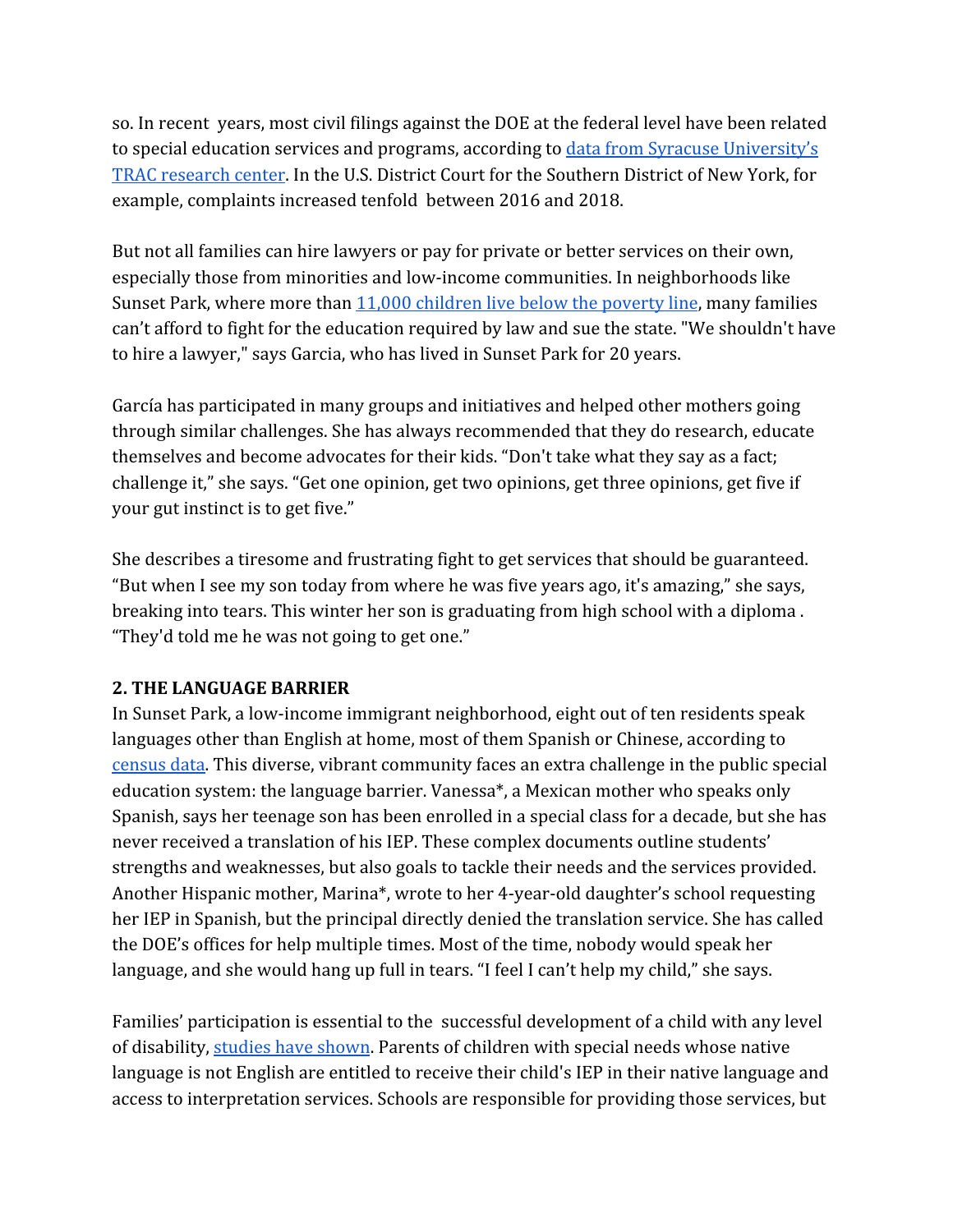they have limited resources. As a result, in a city of immigrants, the government has repeatedly failed to guarantee parents access to language services to participate in their children's education.

In recent years, non-profits representing hundreds of parents whose children attend schools across the city have filed a series of class-action lawsuits against the DOE. [In 2012](https://drive.google.com/file/d/1OFKrBHgYZ1QD8gX5M751HppQg326e1zI/view?usp=sharing) and [2014,](https://drive.google.com/file/d/1c0LMmlUObewLXCmNXQ69QyEdZztLo1LM/view?usp=sharing) the city was sued by Advocates for Children and New York Lawyers for the Public Interest, and in [June 2019](https://drive.google.com/file/d/19IZPUiImgJTdmas_auS98lcUaURYk73N/view?usp=sharing), by Legal Services NYC.

Since the language barrier can limit minority communities' access to public programs and services, the complaints against the city are based on Title VI of the Civil Rights Act of 1964, which prohibits discrimination on the basis of race, color, and national origin in programs and activities receiving federal financial assistance. Hundreds of parents reportedly received documents such as letters from teachers, recommendations to address their children's disabilities, meeting notices and consent forms only in English. In addition, they cite failure to provide interpreters in, for example, meetings to determine IEPs. Family members or friends have reportedly been needed to provide translation because of the lack of professionals in schools, according to the complaints.

Bilingual students also struggle for access to other related services in their first language. The DOE's annual report says over 16% of students received only part of their bilingual counseling and speech-language therapy during the 2018–19 school year. In those cases, the report explains, students did hold sessions with the recommended duration and setting, but not in their first language because of shortages of bilingual providers.

The DOE did not respond to repeated phone calls and emails about problems in language services and the results of many initiatives put in place in recent years to address them. In recent years, the Mayor's Office has launched a battery of policies, such as providing schools with direct access to interpreters by phone. Language access coordinators have also been appointed to ensure that local, state and federal laws are enforced. Schools have expanded programs serving kids with special needs, including bilingual classes.

In addition, a pilot program to improve IEP translations was launched [in September 2018](https://ny.chalkbeat.org/2019/1/9/21106525/parents-with-limited-english-can-get-lost-without-translations-of-special-ed-plans-nyc-is-trying-to) in three of the city's 34 school districts: Bronx District 9, Queens District 24 and Special District 75. Under this program, parents can ask the DOE directly, rather than schools, to translate documents. Through the program, [the agency translated](https://www.nydailynews.com/new-york/education/ny-special-education-translate-20191018-kxkbc6y5k5cj3lkvba5hgwehny-story.html) nearly 2,400 IEPs during the 2018-2019 school year. Its scope is still limited: New York City has 76,000 school children with special needs whose families speak a language other than English at home.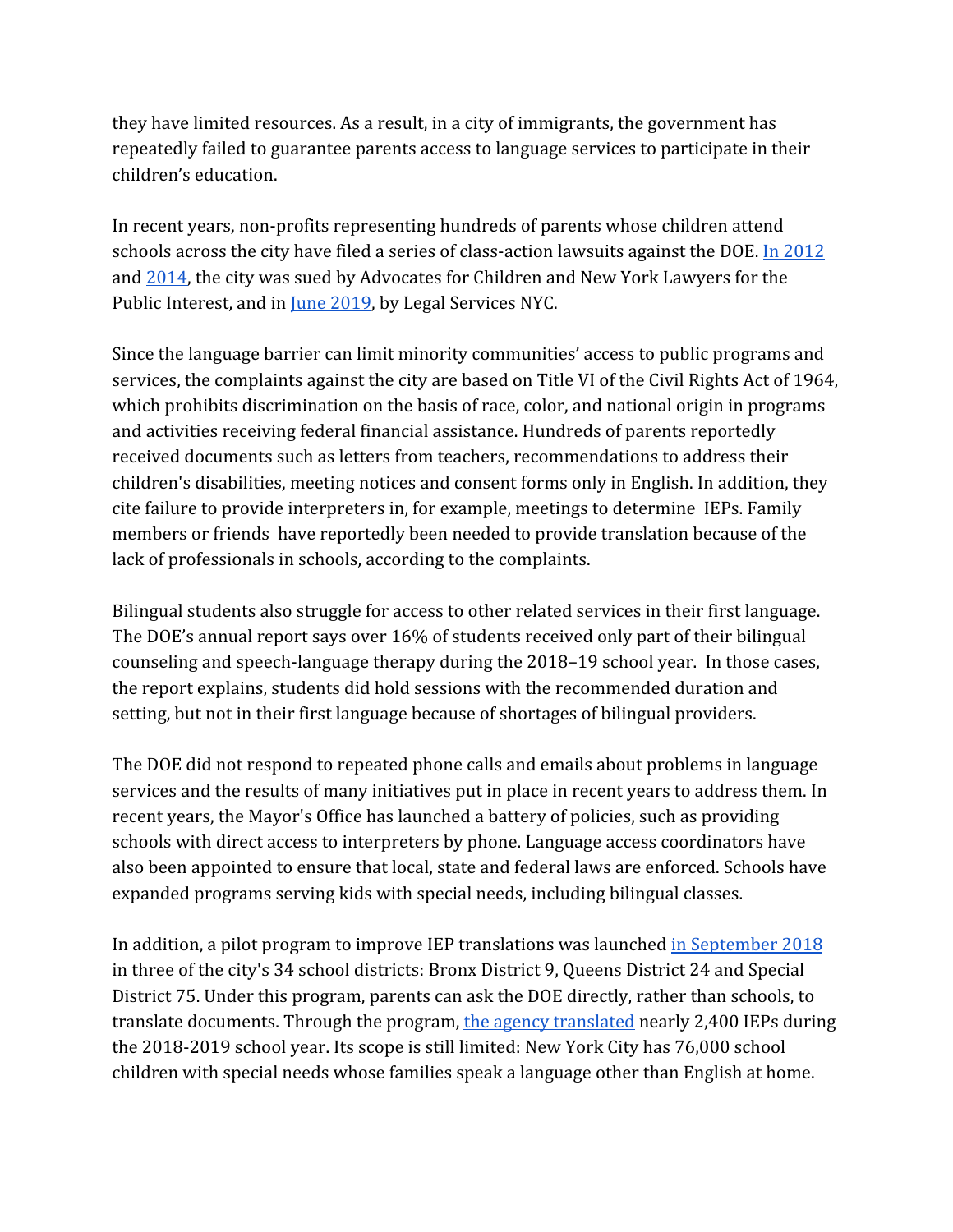Sunset Park school district was not included in this translation program even though, according to census data, a majority of the families don't speak English very well.

After years of being denied full access to their kids' education, a group of immigrant families in Sunset Park decided to take action and in late 2018 started Vision Futuro, led by Laura Espinoza. A decade ago, Espinoza's first son, Jonathan, needed special education services and the family received his IEP in English. By that time, Laura would start her days at 5 a.m., work all day in a clothing factory, then with her husband they would take care of Jonathan and their other child, Britney, and the house. At night, she would finally sit up with the IEP in one hand and an English-Spanish dictionary on the other. "I would look up a word at a time and then put all words translated together," she recalls, but when reading it, "I wouldn't understand anything." Laura felt she couldn't help her son with his learning process. At some point, she decided to quit her job and become involved in the kids' schools. She soon joined the Parent Teacher Association (PTA) and became an active community member.

In 2018, when her 5-year-old twins, Eddy and Edward, were diagnosed with the autism spectrum, she pursued an idea that had been on her mind for years: organizing a parents' group in Sunset Park. The goal was to support one another while also fighting for better services in the community. So far more than 30 parents have participated. They helped Vanessa obtain a translation of her son's IEP last June. Unfortunately, he is already 14 and has just a few years left in the special education system. "I feel that if my son had been given earlier the help he was entitled to, he would have learned more," Vanessa says.

Experts and parents emphasize that principals, teachers and workers usually strive to do their best but are constrained by the lack of resources. There are also cases like Marina's in which schools directly deny these services, but parents may not even know they have the right to ask for them. Before 2011, IEPs had an option for family members to indicate their language preference, but that box was removed. There is no official data on this issue. DOE does not keep track of parents' requests for translation. After multiple complaints, [a new](https://legistar.council.nyc.gov/LegislationDetail.aspx?ID=4196297&GUID=DC9DFEB0-A567-491A-B54B-EE4D34B8DF8D&Options=ID%7CText%7C&Search=translation) [bill was introduced](https://legistar.council.nyc.gov/LegislationDetail.aspx?ID=4196297&GUID=DC9DFEB0-A567-491A-B54B-EE4D34B8DF8D&Options=ID%7CText%7C&Search=translation) at the New York City Council in October to force the city to keep records.

In years of working with Hispanic families, Steffany Ruiz, a family educator at Include NYC, and Godfrey Rivera, co-director of the Autism Initiative and a trainer for Sinergia, agree that they have seen few cases in which parents come to their organizations with their child's IEP in Spanish. They worked for two of the largest organizations that advocate for Latino kids with special needs in the city. Some families, they say, go years without knowing clearly their children's education programs.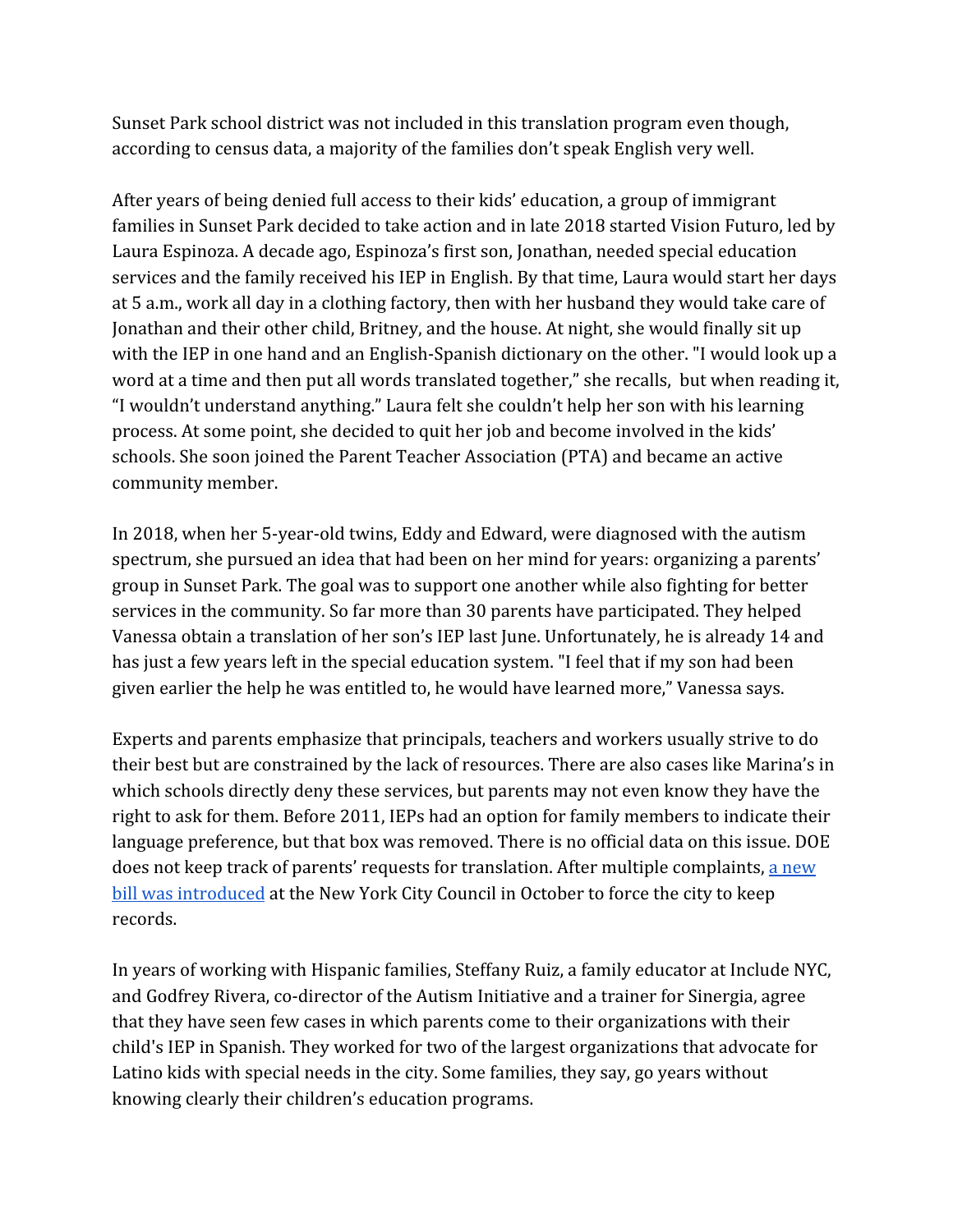Jessica Fernández, a mother from Peru living in Sunset Park, says the language barrier may have even delayed his younger son's diagnosis. The child, Zuriel, wasn't evaluated until the family's bilingual pediatrician helped them. "No one at school had noticed something was wrong with him," she said in Spanish. Zuriel, now 13, was diagnosed with attention deficit hyperactivity disorder (ADHD) and auditory processing disorder (APD). After the IEP meeting, his parents had to do research, learn the educational jargon and figure out how the system worked so the DOE could authorize the services he needed. The family has pushed the DOE to assure regular therapy sessions, sometimes only in English because of the lack of bilingual professionals, and a seat in the best school they could find. "Zuriel is now a very confident child," his mother says proudly. This year, Zuriel learned to go to school by subway on his own.

## *\*Both mothers' real names have been changed because of their immigrant status.*

## **3. THERE IS COMMUNITY**

Parents' participation is crucial. They can help design lessons according to their kids' unique needs, monitor the learning process and ensure that services are provided. They are also educators at home. "We can give them therapy without being therapists, help them write without being teachers," Fernandez points out. She recently joined Visión Futuro to help other mothers get involved in their kids' education. The group brings workshops in Spanish to the neighborhood and guides families in navigating the special education system.

Vision Futuro also pushes the DOE for better services and more special education services in Sunset Park schools so kids won't have to commute two hours every day to a school outside their neighborhood. The mothers regularly participate in community board meetings; visit their council district representative, Carlos Menchaca; and hold meetings with city officials. Espinoza explains it frankly: "If we don't speak up, no one will pay attention to us."

The mothers have succeeded in obtaining more resources for their historically underserved community. In June, after multiple requests, they met with Schools Chancellor Richard A. Carranza and handed him a well-researched list of the resources they needed. Two months later, a new special class was opened at P.S. 24 in Sunset Park for kids with autism spectrum disorder under a specialized program called Horizon. The program serves a maximum of eight students with teachers trained in special strategies for students with autism. Espinoza's twins are among the first group. The kids' progress in just a few weeks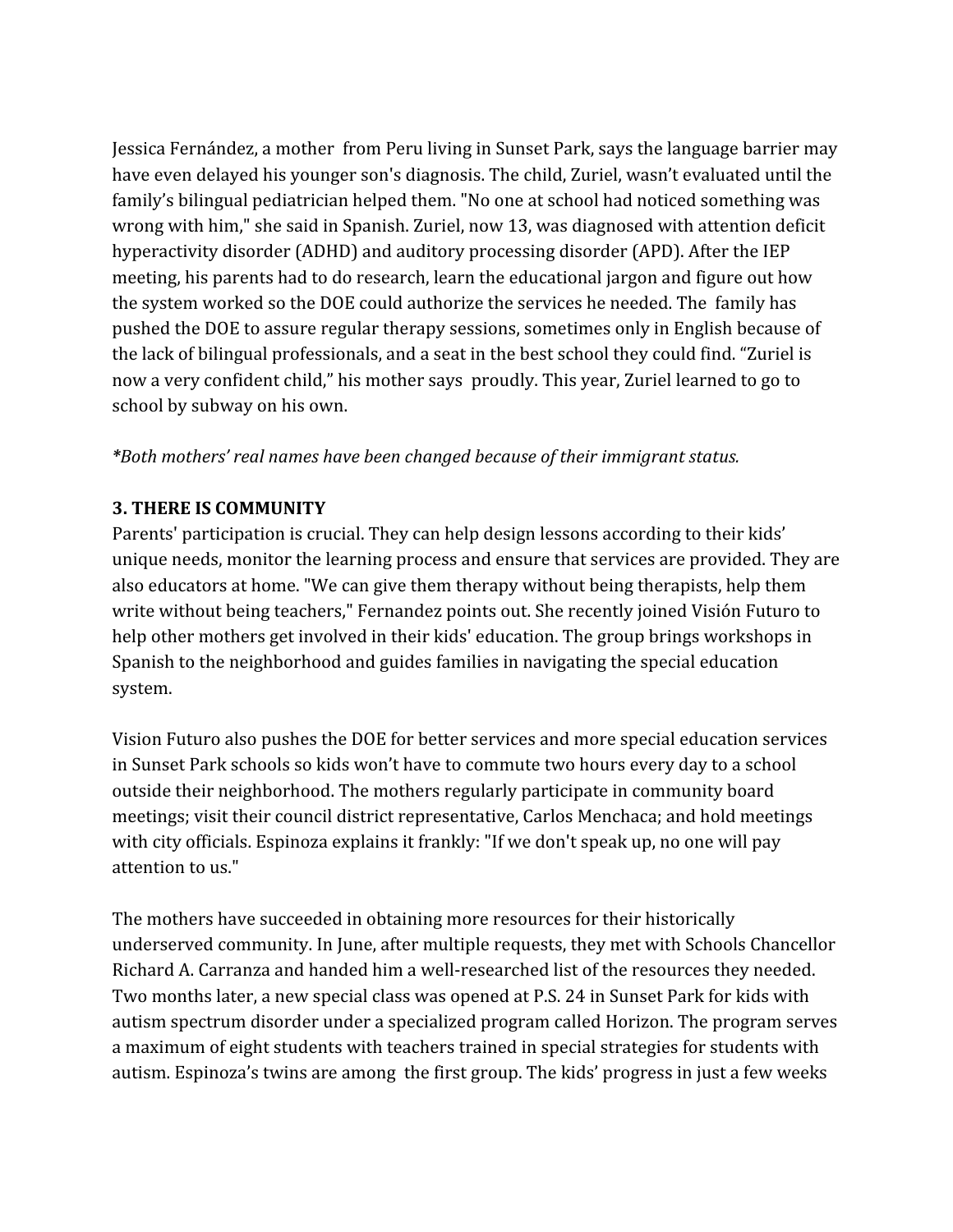is impressive. They have expanded their vocabulary and learned how to better communicate their needs and emotions.

Time after time, the Sunset Park mothers have seen that early intervention and providing the services needed can have a profound impact on kids' development. "I know a lot of people feel like dying when they have a child with autism, but if their kids get the help they need, they will not be isolated," says Espinoza. She says the same applies to all kids with special needs. "They will be able to have the same future that anyone else—with the right support."

**Link to capstone project:** <http://pamelasubizar.tilda.ws/sped-nyc>

*NOTE: This report would not have been possible without the work and collaboration of Natalia Rodriguez Medina. Natalia helped obtain vital records and interviews on the lack of translation and interpretation services for Latino parents in Brooklyn. We report together on the issues faced by the Hispanic community in Sunset Park for Craft 2 Class at the bilingual journalism program at the Craig Newmark Graduate School of Journalism at CUNY.*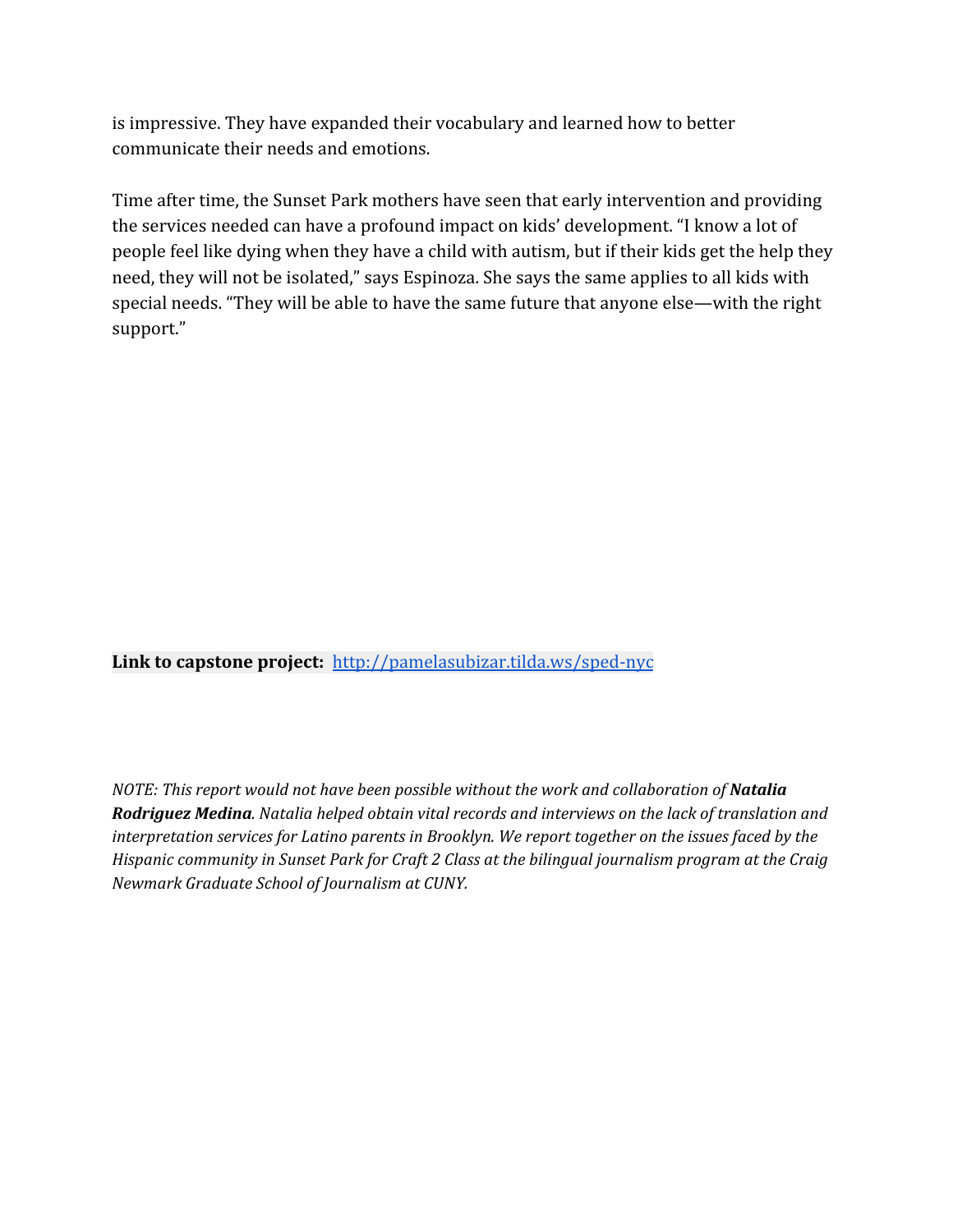# REPORTAJE EN ESPAÑOL / PART 2 FROM ENGLISH REPORT, "THE LANGUAGE BARRIER"

EDUCACIÓN ESPECIAL - "NO SE HABLA ESPAÑOL"

# Cómo la ciudad de Nueva York le falla a los niños hispanos con capacidades diferentes

*Los servicios de traducciones e intérpretes en educación especial de la ciudad presentan múltiples problemas desde hace años. Te contamos cómo las familias latinas se ven afectadas.*

DICIEMBRE 2019 • Por Pamela Subizar

El hijo de Vanessa*\** tiene 14 años y lleva casi una década asistiendo a escuelas especiales en la ciudad de Nueva York. Sin embargo, esta madre mexicana de 39 años no supo realmente en detalle qué servicios recibía su pequeño, ni sus avances y desafíos, hasta este año, cuando finalmente accedió a una traducción al español del [IEP,](https://www.schools.nyc.gov/special-education/the-iep-process/the-iep) el documento que explica el programa educativo individualizado del niño.

Vanessa y su familia, quienes prefirieron cambiar sus nombres y resguardar su identidad por seguridad ya que no cuentan con un estatus migratorio legal, viven en Sunset Park, Brooklyn, un barrio con un 40% de población latina, de clase trabajadora y de bajos ingresos. El niño asiste a una escuela del programa del [distrito](https://www.schools.nyc.gov/special-education/school-settings/district-75) escolar 75, especializado para estudiantes con las dificultades más severas. Por años, Vabessa no supo qué cambios reclamar y no pudo tener una comunicación enriquecedora con las maestras y coordinadoras del programa. La barrera del idioma le impidió ayudar a su pequeño, dice.

"Siento que si a mi hijo le hubieran dado antes la ayuda que a él en verdad le tocaba, hubiera aprendido más de lo que él ahora sabe", asegura la madre. La versión de este importante documento en su lengua nativa llegó en octubre gracias a la ayuda de Visión Futuro, un grupo de madres hispanas de niños en educación especial que se formó en 2018 en el barrio.

En Nueva York, el caso de esta familia no es una excepción. En años recientes el Departamento de Educación (DOE, por sus siglas en inglés) ha sido denunciado por fallas en servicios de traducciones e intérpretes en múltiples demandas colectivas que representan a cientos de padres, cuyos hijos asisten a escuelas de toda la ciudad. En [2012](https://drive.google.com/file/d/1OFKrBHgYZ1QD8gX5M751HppQg326e1zI/view) y [2014](https://drive.google.com/file/d/1c0LMmlUObewLXCmNXQ69QyEdZztLo1LM/view), fue demandado por las organizaciones [Advocates for Children](https://www.advocatesforchildren.org/) y [New York Lawyers](https://nylpi.org/) [for the Public Interest](https://nylpi.org/) y en junio de [2019,](https://drive.google.com/file/d/19IZPUiImgJTdmas_auS98lcUaURYk73N/view) por Legal Services NYC.

En barrios como el de Vanessa estas fallas se sienten con más fuerza. Allí, el 54% de los residentes no habla inglés "muy bien", de acuerdo a [los datos más actualizados del Censo.](https://popfactfinder.planning.nyc.gov/profile/1088/social)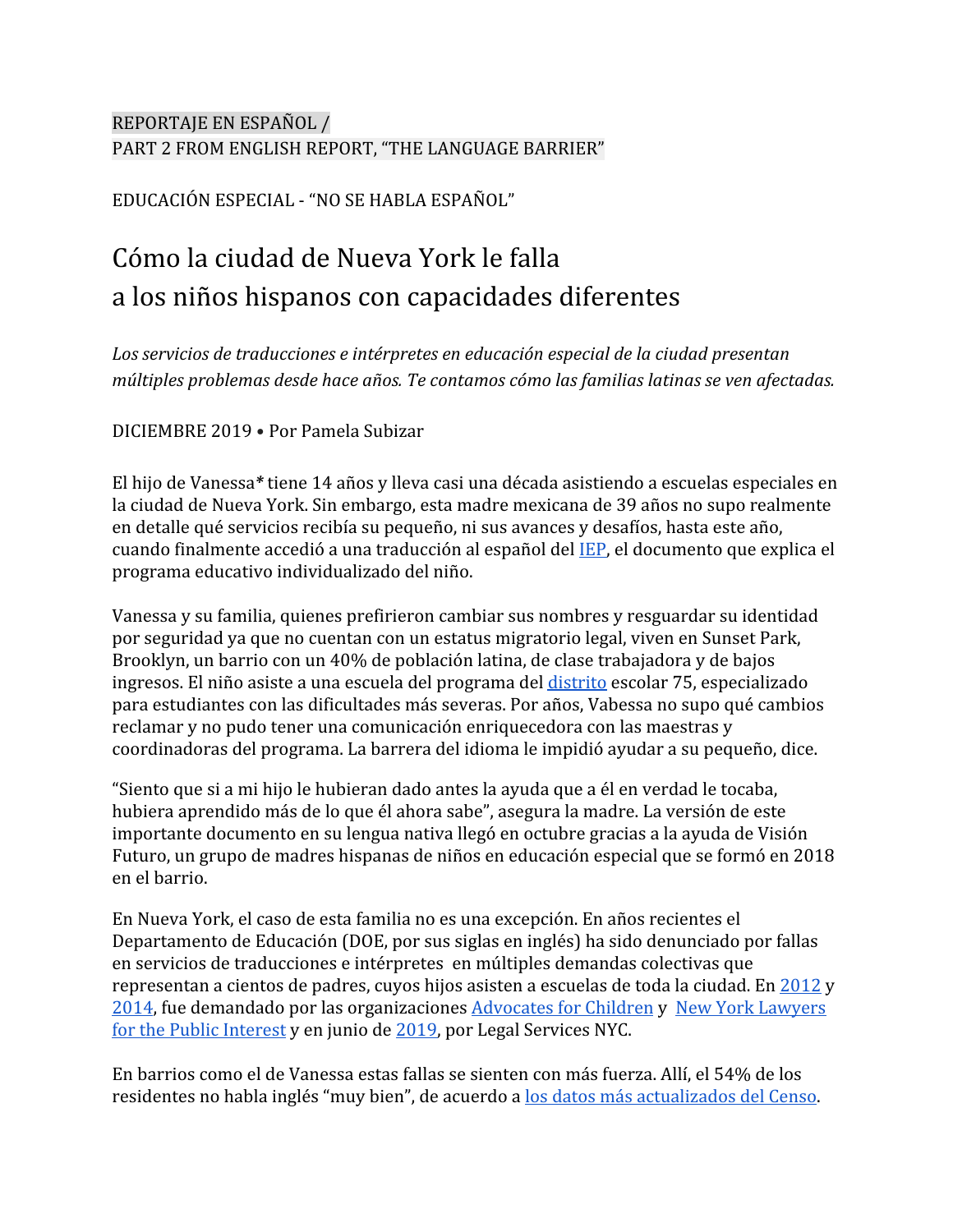Ese fue uno de los motivos por los que se formó el grupo comunitario Visión Futuro que ya cuenta con más de 30 madres que abogan por recursos en español y mejores servicios. La iniciativa fue de [Laura Espinoza,](https://medium.com/eldeadline/laura-espinoza-la-mam%C3%A1-hispana-que-est%C3%A1-cambiando-la-educaci%C3%B3n-especial-palabra-por-palabra-fc758eb275db) una madre y activista ecuatoriana con tres hijos que han pasado por el sistema de educación especial. Visión Futuro guió a Vanessa en el complejo proceso de requerir y conseguir una traducción ([Lee aquí su historia\)](https://medium.com/eldeadline/laura-espinoza-la-mam%C3%A1-hispana-que-est%C3%A1-cambiando-la-educaci%C3%B3n-especial-palabra-por-palabra-fc758eb275db).

Las traducciones de los programas de los niños o IEP están a cargo de las escuelas, pero los padres tienen que pedirlas. Antes de 2011, los documentos tenían una opción para que los familiares indiquen su idioma de preferencia, pero esa casilla fue eliminada. Según expertos y denuncias de familias latinas, hay casos en los cuales las instituciones directamente niegan el servicio, pero también ocurre que los padres no saben que tienen derecho a pedir la documentación en español.

Steffany Ruiz, educadora de la Familia de [Include NYC](http://www.includenyc.org/), y Godfrey Rivera, co-director de la Iniciativa Autismo y capacitador de [Sinergia](https://www.sinergiany.org/), coincidieron al ser consultados en que han visto pocos casos en años de profesión en que padres hispanos lleguen a sus organizaciones con el IEP de su hijo en español. Algunas familias, pasan años sin conocer con claridad lo que está ocurriendo con sus hijos, contaron.

La ineficiente prestación de servicios por parte del DOE fue reconocida ante el Concejo Deliberante en [una audiencia celebrada a principios de año.](http://nyc.legistar1.com/nyc/attachments/2c2cf829-fc23-4158-8a9d-2308d77f578f.pdf) La Comisión de Educación señaló los recurrentes problemas en las traducciones en las escuelas públicas y la escasez de maestros bilingües.

Los padres hispanos no sólo enfrentan problemas para tener documentos en español sino también la falta de teraputas y profesionales que hablen otro idioma que no sea inglés. El último informe anual de la ciudad sobre el sistema de educación especial indica que el 16% de los estudiantes recibió los servicios de consejería y terapia del habla en forma parcial, ante la falta de proveedores bilingües durante el año escolar 2018-2019.

A esto se le suma una escasez de información y talleres en español sobre cómo navegar el sistema de educación especial, [que de por sí es complejo](https://www.nytimes.com/2018/10/05/nyregion/how-special-education-is-failing-tj-and-many-children-like-him.html) incluso para quienes hablan inglés, cuentan los papás.

### **Denuncias y respuestas**

El IEP o programa educativo individualizado es un documento tan complejo que organizaciones como Include y Sinergia ofrecen clases especiales para ayudar a los padres a entenderlo.

El sistema de traducciones de los IEP, a cargo de las escuelas, no está controlado. El DOE no cuenta con un registro oficial de los pedidos hechos por los padres ni de cómo avanzaron los procesos. Después de múltiples denuncias, el Concejo Deliberante debate ahora [un](https://legistar.council.nyc.gov/LegislationDetail.aspx?ID=4196297&GUID=DC9DFEB0-A567-491A-B54B-EE4D34B8DF8D&Options=ID%7CText%7C&Search=translation) [nuevo proyecto de ley](https://legistar.council.nyc.gov/LegislationDetail.aspx?ID=4196297&GUID=DC9DFEB0-A567-491A-B54B-EE4D34B8DF8D&Options=ID%7CText%7C&Search=translation) para que la ciudad lleve una estadística.

Las denuncias colectivas que han sido presentadas contra el DOE en 2012 y 2014 por falta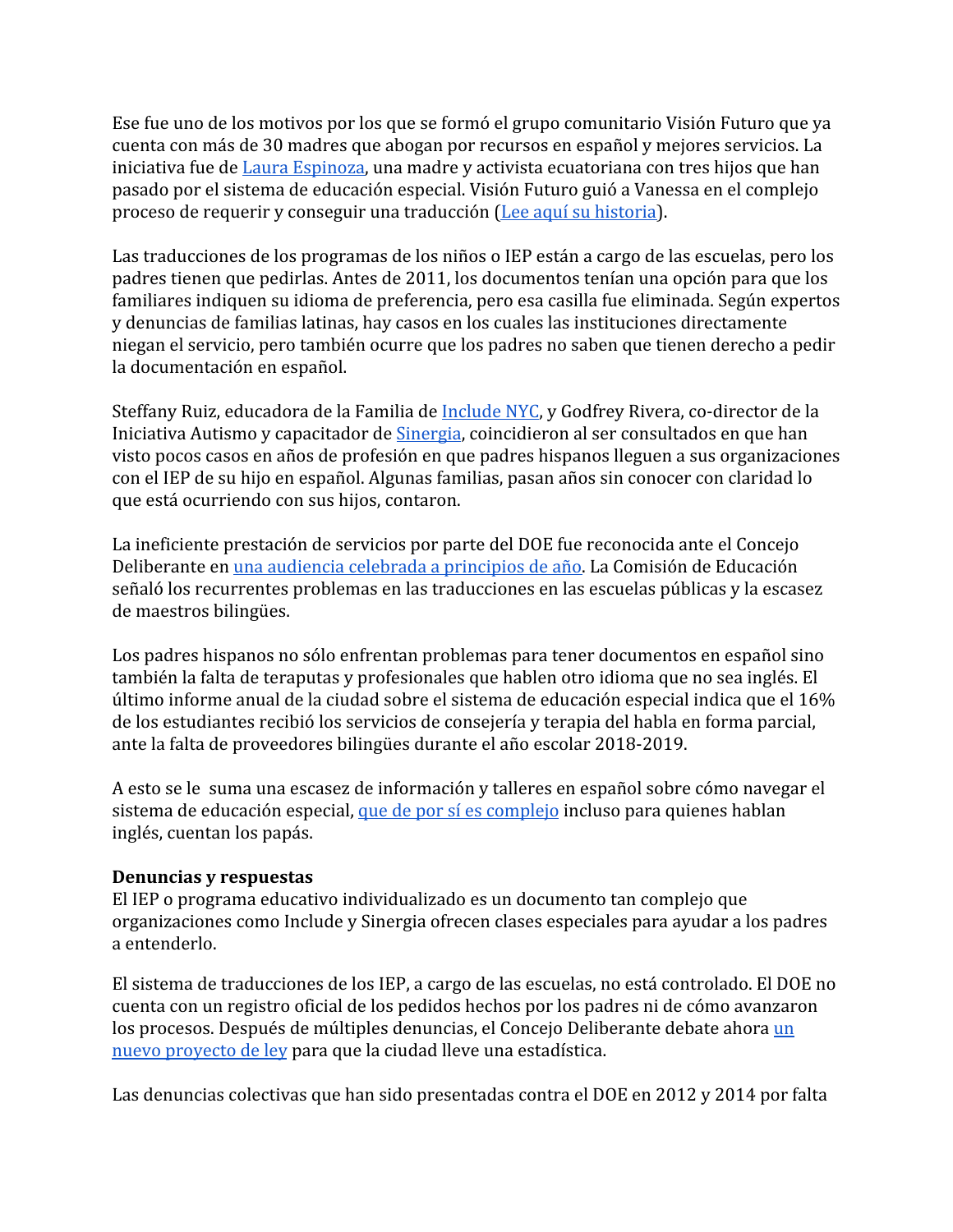de servicios de traducción e intérpretes se basan en el [Título VI](https://www.justice.gov/crt/sus-derechos-segun-el-titulo-vi-de-la-ley-de-derechos-civiles-de-1964-title-vi-civil-rights-act) de la Ley de Derechos Civiles de 1964 contra la discriminación contra personas por su raza, color de piel o nación de origen. La barrera del idioma, sostienen los denunciantes, puede limitar la oportunidad de comunidades minoritarias de acceder a programas y servicios públicos.

Cientos de padres habrían recibido documentos como cartas de maestros, recomendaciones sobre la discapacidad de sus hijos, avisos de reuniones y formularios de consentimiento sólo en inglés, según las presentaciones. Además, se enumeran fallos en proveer intérpretes en el caso, por ejemplo, de reuniones para determinar el IEP de los niños. Familiares o amigos de los padres eran quienes tenían que hacer la traducción en directo ante la falta de profesionales en las escuelas.

El DOE no respondió al ser consultado por este medio en múltiple oportunidades, primero por teléfono y luego vía correo electrónico, sobre los problemas en su sistema de traducciones y los resultados de iniciativas puestas en marcha para contrarrestarlos.

En los últimos años, la Alcaldía ha lanzado una batería de políticas como brindar a las escuelas acceso directo por teléfono a intérpretes. También se han designado coordinadores del acceso del lenguaje para garantizar que se aplican las leyes municipales, estatales y federales.

En septiembre de 2018, fue implementado [un programa piloto](https://www.chalkbeat.org/posts/ny/2019/01/09/iep-translation-pilot-program-nyc/) para mejorar las traducciones de IEPs en tres distritos escolares de los 34 que tiene la ciudad: el distrito 9 del Bronx, el distrito 24 de Queens, y el distrito especial 75, que tiene escuelas en distintos barrios. Con este programa, los padres pueden pedir directamente al DOE que traduzca los documentos, en lugar de a las escuelas.

La agencia ha traducido cerca de 2,400 IEPs a través del programa, según declaraciones de funcionarios del departamento a la prensa. Pero en Nueva York, hay 76.000 niños con necesidades especiales que hablan un idioma distinto al inglés en casa, a quienes el programa aún no llega.

### **Un sistema dañado**

El sistema de educación especial en Nueva York, que asiste a 200.000 estudiantes, no sólo presenta fallas en traducciones sino también en la aplicación de los programas de los planes de aprendizaje.

Según el [informe anual sobre educación especial del DOE](https://infohub.nyced.org/docs/default-source/default-document-library/annual-special-education-data-report-sy18-1960b79998ec27487584b9fedec3fac29c.pdf), casi el 14% de los estudiantes con discapacidades no recibieron todos los servicios requeridos en el año escolar 2018-2019 y 3.500 no recibieron ninguno.

Esta situación afecta especialmente a los familias hispanas, que son las que más dependen de las escuelas públicas: un 49% de los niños del sistema de educación especial en Nueva York son latinos—más de 97.500 alumnos, según [el informe del DOE.](https://infohub.nyced.org/docs/default-source/default-document-library/annual-special-education-data-report-sy18-1960b79998ec27487584b9fedec3fac29c.pdf) La proporción no coincide con la distribución racial y étnica de la ciudad de Nueva York. Los niños latinos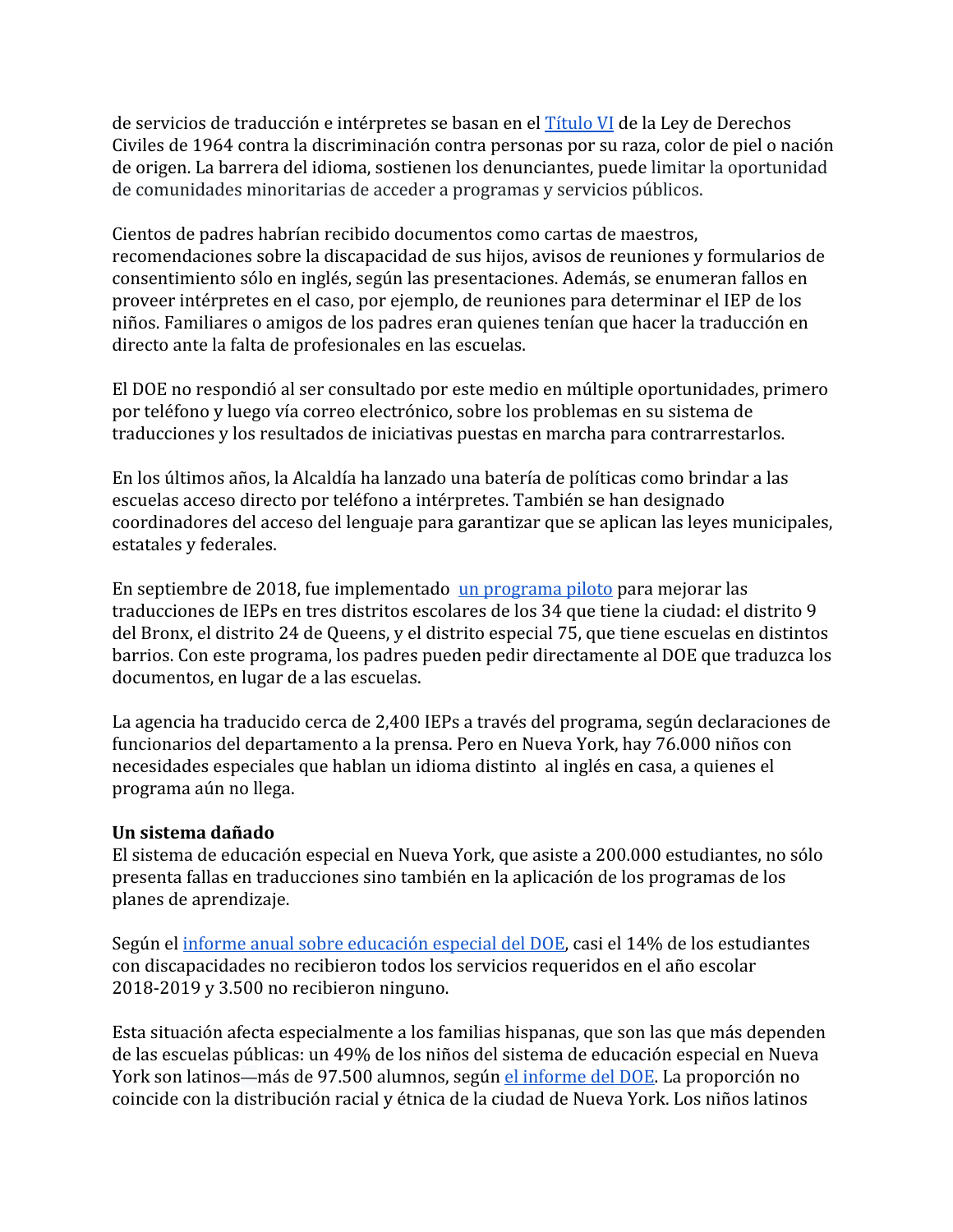representan casi el 36% de los neoyorquinos de 5 a 19 años, según estimaciones recientes de la ciudad.

El sistema judicial ha sido la caja de resonancia de este sistema de educación especial en decadencia. De acuerdo con un [reporte](https://www.documentcloud.org/documents/6025928-External-Review-of-the-New-York-City-Impartial.html) del New York City Impartial Hearing Office, el DOE ha recibido más de 7,000 quejas de parte de padres con hijos en educación especial en el año escolar de 2018-2019, un aumento del 51% si se compara con el período 2014-2015. Un informe publicado por el medio [The City](https://thecity.nyc/2019/05/complaints-by-parents-of-special-education-students-surge.html) señala el aumento de casos en que los padres buscan un reembolso de la matrícula de sus niños en escuelas privadas --cuando el sistema de escuelas públicas no puede satisfacer las necesidades de un estudiante.

Pero en vecindarios como Sunset Park, donde más de 9.000 niños viven por debajo de la línea de pobreza de acuerdo al Censo, abogar por obtener la educación requerida por la ley y demandar al estado por ello no es una opción viable para muchas familias. "No deberíamos tener que contratar a un abogado", advierte Lenny García, madre de un estudiante en educación especial que ha vivido en el barrio por veinte años.

García, una inmigrante ecuatoriana, tiene dos hijos, una joven de 31 años y un adolescente de 16, y ambos han estado en el sistema de educación especial. La lucha ha sido la misma. "Se llevan quince años y siento que nada ha cambiado", contó. García habla perfectamente inglés y aún así tuvo múltiples problemas para acceder a los servicios que su hijo necesitaba, como una clase en una escuela especial apta para su condición. Elías tiene un diagnóstico de disgrafía, déficit visual-espacial y trastorno de la función ejecutiva. "La pesadilla que vivimos durante todo este proceso, no se lo deseo a nadie", dijo la madre, quién debió invertir más de 50.000 dólares en evaluaciones y gastos legales.

### **El impacto**

La barrera del idioma y las dificultades para entender el sistema limitan la participación de las familias en la educación de sus hijos y garantizar que los servicios sean provistos a tiempo y desde los primeros años.

Jessica Fernández, madre de Zuriel, un niño de 13 años con diagnóstico de déficit de atención y trastorno del procesamiento auditivo, cuenta que lo más difícil al comienzo fue encontrarse con toda la información y los documentos en inglés. "Simplemente, no entendíamos", explica.. "El IEP para mí era un simple papel que tenía muchas letras adentro".

El inconveniente no fue sólo no poder recibir información en su lengua nativa y tener que traducir documentos con muchos tecnicismos. La falta de comunicación también habría demorado la detección del problema. La madre cuenta que el diagnóstico de su hijo no llegó hasta que una pediatra que hablaba español los ayudó. "En la escuela nadie se había dado cuenta de lo que él le pasaba", dice.

Una vez hecha la evaluación, los padres de Zuriel debieron investigar, aprender el lenguaje e ir descifrando cómo funcionaba el sistema para que el DOE le autorice las terapias que su